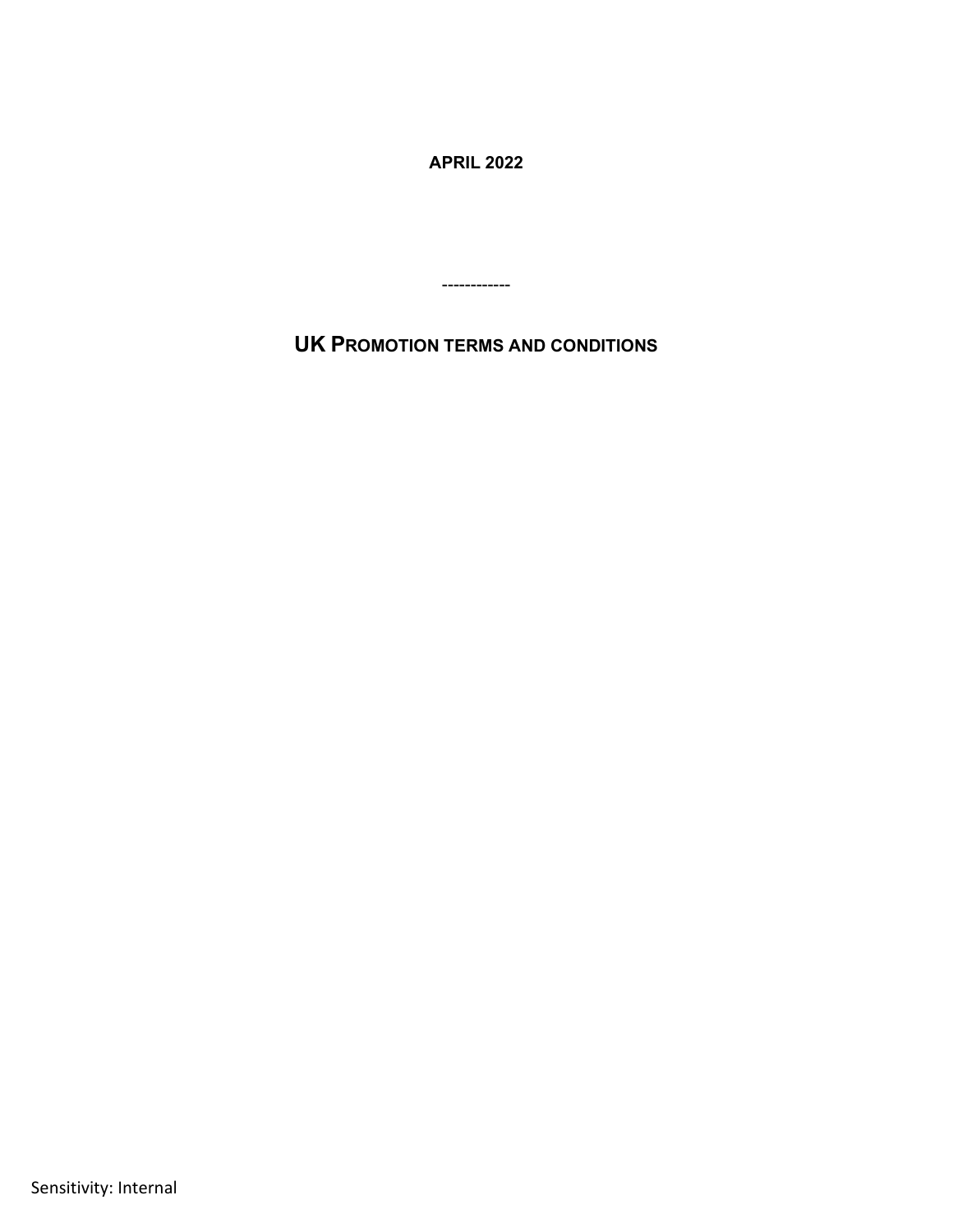#### **1. The Promoter**

The promoter is: University of Derby, Kedleston Road, Derby, DE22 1GB.

#### **2. The Promotion**

- 2.1 The title of the Promotion is Banks Mill Student Residency.
- 2.2 All eligible applicants need to do to be in with a chance of winning the Award, is complete the application form detailing how they would use the shared studio space and details of their business/idea before the closing date of 30 June (midnight). Shortlisted applicants will then be invited to an interview with the judges on 12 July, you must be available on this date if shortlisted. The judges will make the Award announcement by the end of July.

### **3. The AWARD**

- 3.1 The Award offered by the Promoter is the use of a shared studio workspace at the University's Banks Mill Studios in Derby, rent free for 12 months (NB. a small single studio rent would normally start from £80 per month).
- 3.2 The successful applicant will enter into a licence (contract) with the Promoter for the studio space for a period of 12 months'.
- 3.3 The licence will automatically expire after 12 months' residency and unless a new contract is issued, the applicant will be required to vacate the space and remove all their property by the end of the licence. Subject to the Promoter's consent, the successful applicant may apply to enter into a new contract to continue the use of a studio space at their own cost, but there is no requirement on the applicant or the Promoter to do so.

#### **YOUR ATTENTION IS SPECIFICALLY DRAWN TO THE FOLLOWING:**

**A licence is a legally binding contract and places certain obligations on the successful applicant, such as compliance with Banks Mill tenant rules, attendance at certain events, promoting Banks Mill studios etc. Insurance cover for the successful applicant's property left at the studio is the responsibility of the successful applicant as well as public liability insurance. The successful applicant should seek their own independent legal advice before signing the licence. A sample licence can be provided on request.**

- 3.4 There is no cash alternative for the Award.
- 3.5 The Award is not negotiable however the successful applicant will be able to decline the Award if they wish to.

## **4. How to enter**

- 4.1 The Promotion will run from 00:01 on 1 May 2022 (the "**Opening Date**") to 23:59 on 30 June 2022 (the "**Closing Date**") inclusive.
- 4.2 All application forms received after the Closing Date are automatically disqualified.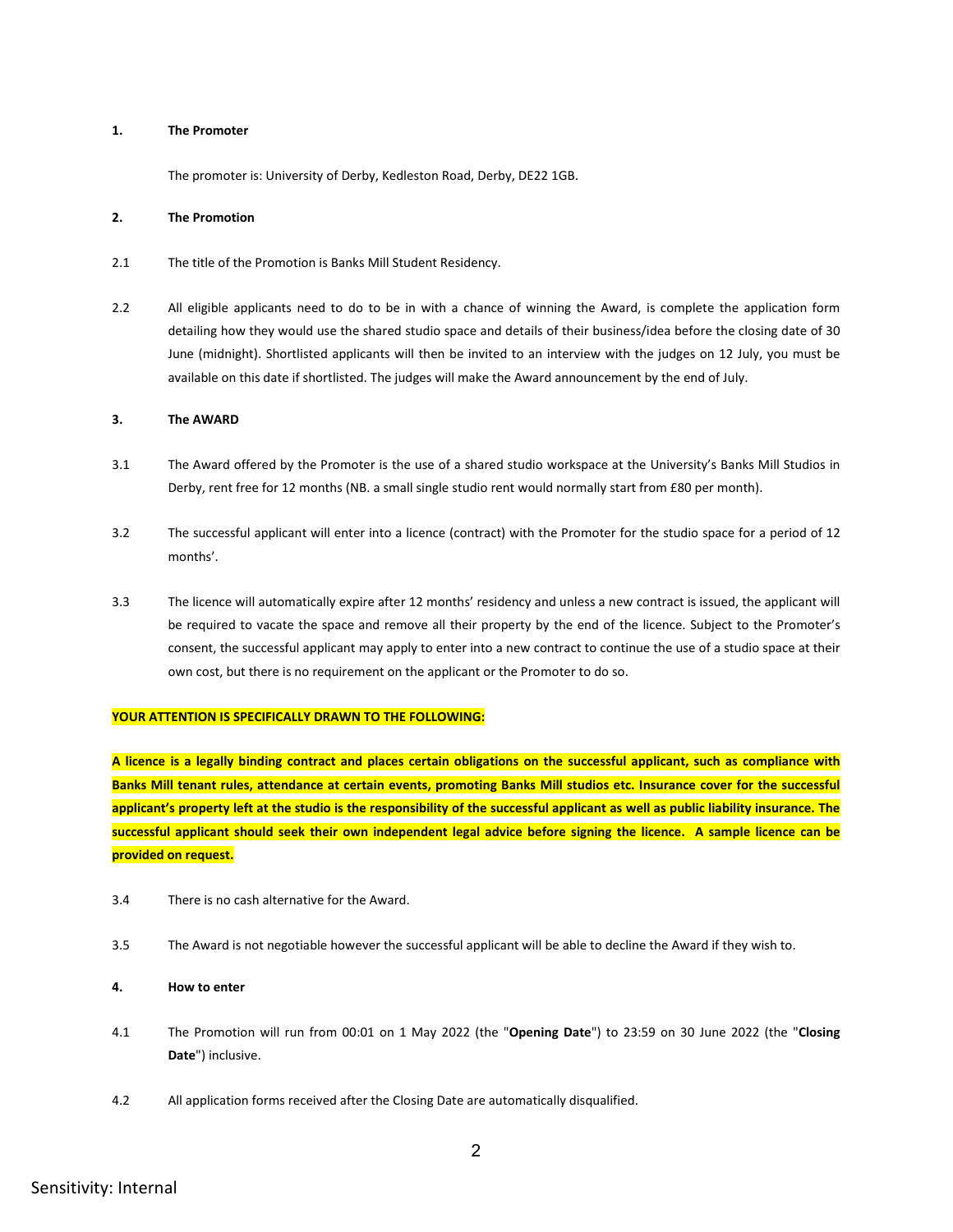- 4.3 To enter the Promotion, submit a completed application form by the Closing Date, the application form can be accessed *[here](https://forms.office.com/Pages/ResponsePage.aspx?id=OrvxmPpegkeIur2JfbYOYq1kPK-YH4xOiUcMVoMGNAFUMDZPS0dSR0ZYQkJOSVoxWFVMQTBYVTBRVyQlQCN0PWcu)*
- 4.4 The Promoter will **not** accept:
	- (a) responsibility for applications that are lost, mislaid, damaged or delayed in transit, regardless of cause, including, for example, as a result of any equipment failure, technical malfunction, systems, satellite, network, server, computer hardware or software failure of any kind; or
	- (b) proof of transmission as proof of receipt of the application.
- 4.5 By submitting an application, you are agreeing to be bound by these terms and conditions.
- 4.6 For help with any problems or queries on applications, please email *[incubation@derby.ac.uk](mailto:incubation@derby.ac.uk)*
- 4.7 Please see *[https://www.banksmill.co.uk/latest-news/residency2](https://www.banksmill.co.uk/latest-news/residency)022* for a copy of these Promotion terms and conditions.
- 4.8 The applications will be judged by a panel of three judges based on the most suitable proposal for use of the studio space by the winner for the development of a business or business idea.
- 4.9 The judges are Laura Williams (Commercial Business Service Manager), Bev Reardon (Schools Liaison Tutor) and Filomena Rodriguez (NBV Business Coach).

### **5. Eligibility**

- 5.1 Eligible applicants are current students of the University of Derby School of Arts aged 18 years or over at the date of Announcement, except students who are also:
	- (a) employees of the Promoter or its holding or subsidiary companies;
	- (b) employees of agents or suppliers of the Promoter or its holding or subsidiary companies, who are professionally connected with the competition or its administration;

## **5.2 YOUR ATTENTION IS SPECIFICALLY DRAWN TO THE FOLLOWING:**

**In submitting your application, you confirm that you are eligible to do so, understand that the Award requires you to enter in to a legally binding contract with the Promoter which may place obligations on you to fulfil certain activities, such as participating in an Open Day and the Open Studios event in November, and that occupying the Award may generate certain additional costs for you such as contents insurance (if required), public liability insurance. The Promoter may require you to provide proof that you are eligible to apply for the Award.**

- 5.3 The Promoter will not accept applications that are:
	- (a) automatically generated by computer;
	- (b) completed by third parties or in bulk;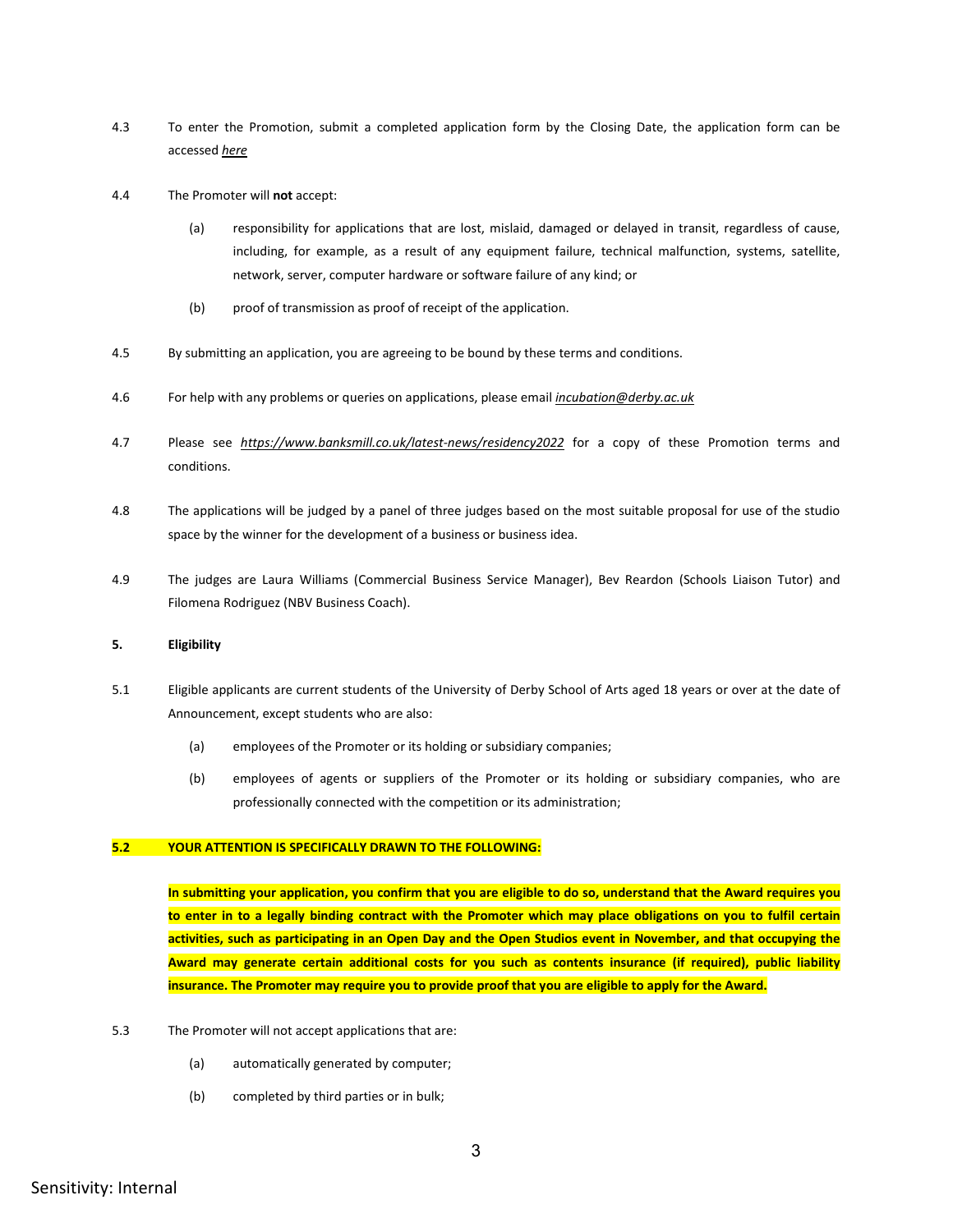- (c) illegible, have been altered, reconstructed, forged or tampered with;
- (d) incomplete.
- 5.4 There is a limit of one application per person. Due to the nature of the Award, entries on behalf of another person will not be accepted.

# **6. Successful Applicant(s)**

- 6.1 The decision of the judges nominated by the Promoter is final and no correspondence or discussion will be entered into.
- <span id="page-3-0"></span>6.2 The Promoter will contact the successful applicant(s) personally as soon as practicable after the Announcement Date, using the telephone number or email address provided with the application form. The Promoter will not amend any contact information once the application form has been submitted.
- 6.3 The Promoter must either publish or make available information that indicates that a valid Award took place. To comply with this obligation the Promoter will publish the name, course and county of the successful applicant on or shortly after 12 July 2022 (the "**Announcement Date**").
- <span id="page-3-1"></span>6.4 If the successful applicant objects to any or all of their name, course and county being published, please contact the Promoter by email at *[incubation@derby.ac.uk](mailto:incubation@derby.ac.uk)*. In such circumstances, the Promoter must still provide the information and winning entry to the Advertising Standards Authority on request.

# **7. Claiming the prize**

- 7.1 The Promoter will make all reasonable efforts to contact the successful applicant using the contact details provided on their application form. The successful applicant should respond to say whether they have accepted the Award and will be asked to confirm they fully understand the nature of the Award.
- 7.2 The Promoter does not accept any responsibility if the successful applicant is not able to take up the Award. In such event the Promoter reserves the right to select another applicant to receive the Award but is not bound to do so.

### **8. Ownership of applications and intellectual property rights**

8.1 All application forms and any accompanying material submitted to the Promoter will become the property of the Promoter on receipt and will not be returned.

# **9. Data protection and publicity**

9.1 The Promoter will process application forms for the purpose of running this Promotion only. Unsuccessful application forms will be deleted no later than six months after the Announcement Date. The successful application form(s) may be retained beyond the Announcement Date but for no longer than 12 months from entering the lease agreement. See also conditio[n 6.3](#page-3-0) and conditio[n 6.4,](#page-3-1) with regard to the announcement of winners.